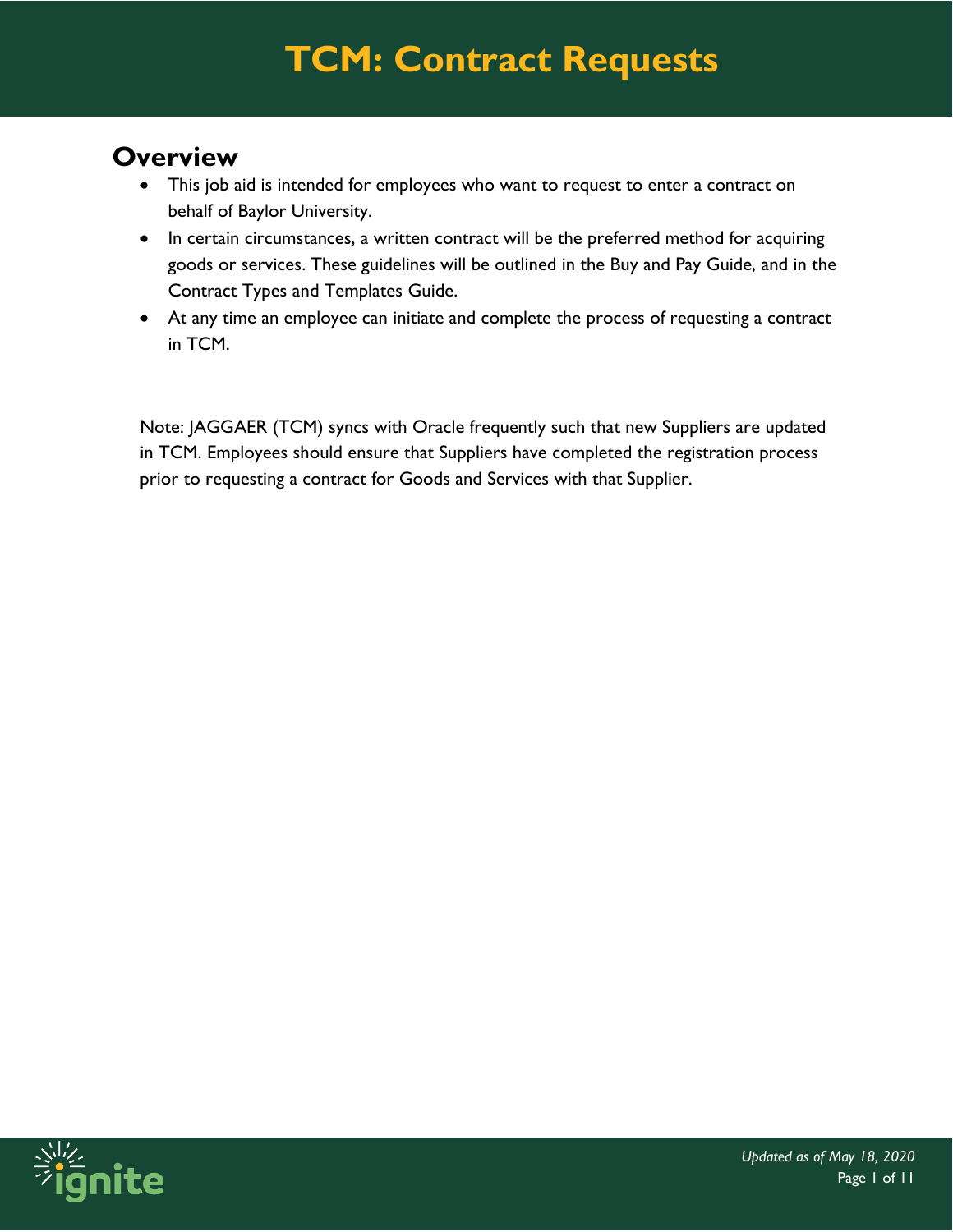#### **1. Accessing Total Contract Manager (TCM)**

- 1. TCM Live Environment is accessible at: **baylor.edu/tcm.** Use this site to explore current contacts, add new contacts, or access the contract templates available for future contracts on behalf of Baylor University.
- 2. A Test and Training Environment is also available at: **baylor.edu/tcmtest. Please use this** site if you are new to TCM and need to practice navigating the system, entering contract requests, etc.
- 3. Both sites can be accessed using your Bear ID and Password.

#### **2. Navigating to Contract Request Dashboard**

- 1. Upon login, if the **Contract Requestor** Dashboard is not your homepage, click the **Me icon 1** next to your name in the top right corner.
	- a. Select **Dashboards.**



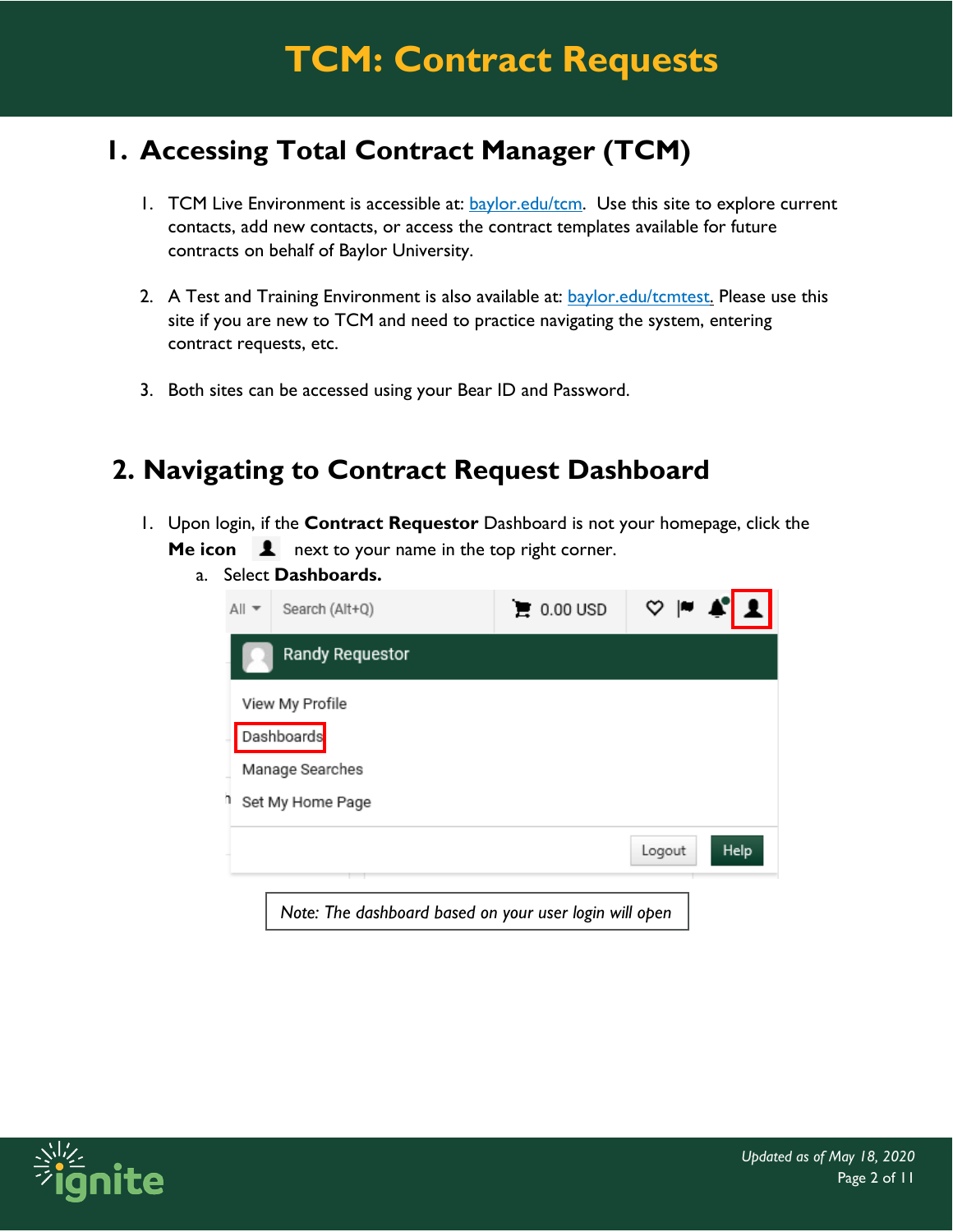- 2. Make this dashboard your home page by selecting the **Me Icon**.
	- a. Select **Set My Home Page**

| Search (Alt+Q)<br>$All -$ | $\mathbf{E}$ 0.00 USD | $\mathbf{A}$<br>♡  ■ ● |
|---------------------------|-----------------------|------------------------|
| Randy Requestor           |                       |                        |
| View My Profile           |                       |                        |
| Dashboards                |                       |                        |
| Manage Searches           |                       |                        |
| Set My Home Page          |                       |                        |
|                           |                       | <b>Help</b><br>Logout  |

3. On the Set My Home Page screen, select **Current Page** and **Save Changes.**

| <b>Set My Home Page</b>                                   |              |       |
|-----------------------------------------------------------|--------------|-------|
| <b>Existing Home Page</b><br>Contract Requestor Dashboard |              |       |
| <b>Default Home Page</b><br>Shopping Home                 |              |       |
| Current Page<br>Contract Requestor Dashboard              |              |       |
| You can also access your home page by pressing Alt + 1    |              |       |
|                                                           | Save Changes | Close |

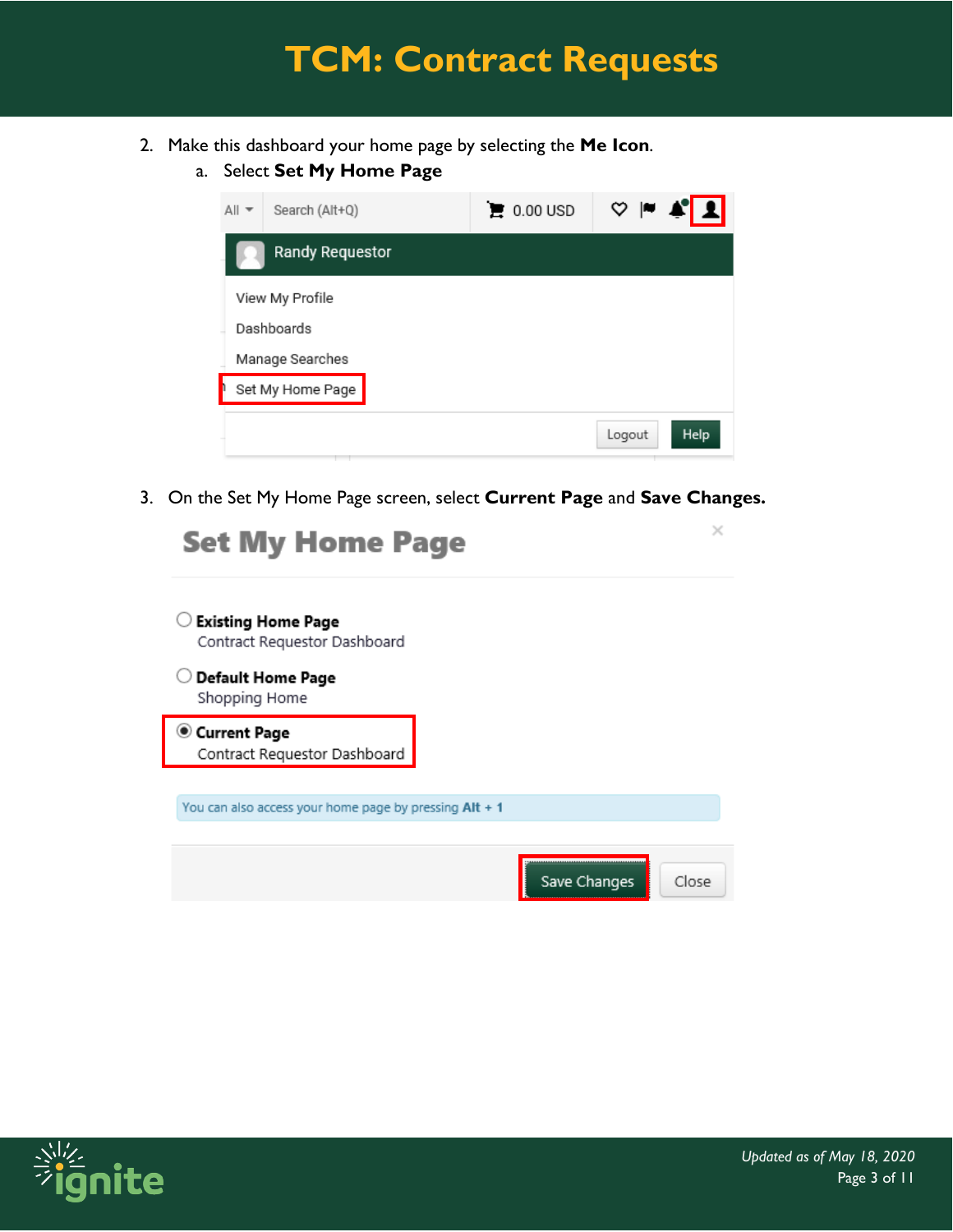- 4. On the **Contract Requestor Dashboard**, you can request to a contract in two ways.
	- a. (Option 1) Click the **Contracts icon** on the left tab bar and select **Request Contract**.

|     | <b>Contracts</b>     | Type to Search Contracts        |
|-----|----------------------|---------------------------------|
| 909 | Contracts            | <b>Request Contract</b>         |
|     | Reports              | <b>Search Contract Requests</b> |
|     | My Contract Requests |                                 |
| hh  | <b>Requests</b>      | ь                               |

**b.** (Option 2) In the **Quick Links** section of your home page, click **Request Contract.** 

| Quick Links |  |
|-------------|--|
|-------------|--|

Quick links to take action in the application

**Request Contract Search Contracts** My Contract Requests

#### **3. Creating the Contract Request**

- 1. The **Create Contract Request** window will open. Complete all required fields.
	- a. **Contract Request Name\*:** Title of the contract. The standard recommended naming convention for contracts is a Department Abbreviation - Second Party Name - Subject Matter of the Contract. *Example: AAAS – Praxair - Gas Supply - Purchase Contract.*



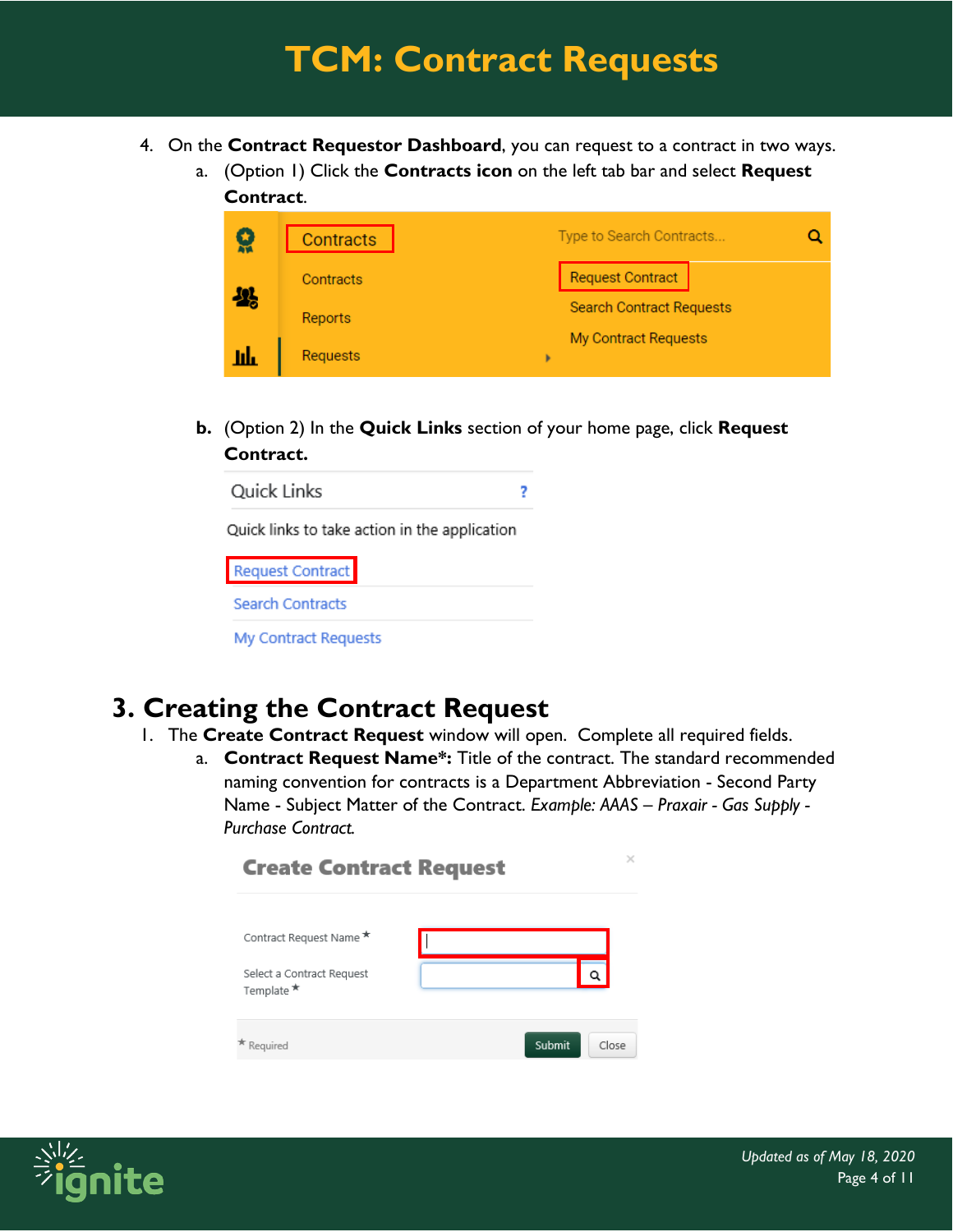b. **Select a Contract Request Template\*:** Click the **Search icon**. Click Select to the right of the appropriate template based on the Contract Type. *This example is for Goods and Services.*

 $\times$ 

| Q                  |                    |               |
|--------------------|--------------------|---------------|
| <b>Name</b>        | <b>Description</b> |               |
| Employment         | -                  | <b>Select</b> |
| Goods or Services  | -                  | <b>Select</b> |
| Other              | -                  | <b>Select</b> |
| Revenue-Generating | -                  | <b>Select</b> |

**Select a Contract Request Template** 

c. The Create Contract Request window will now reflect the Name provided and the Template selected. Click **Submit.**

| <b>Create Contract Request</b>                     |                                       |
|----------------------------------------------------|---------------------------------------|
| Contract Request Name *                            | Stellar Scientific-Autoclave Purchase |
| Select a Contract Request<br>Template <sup>★</sup> | ×<br>Request For Goods or<br>Services |
| Reauired                                           | Submit<br>Close                       |

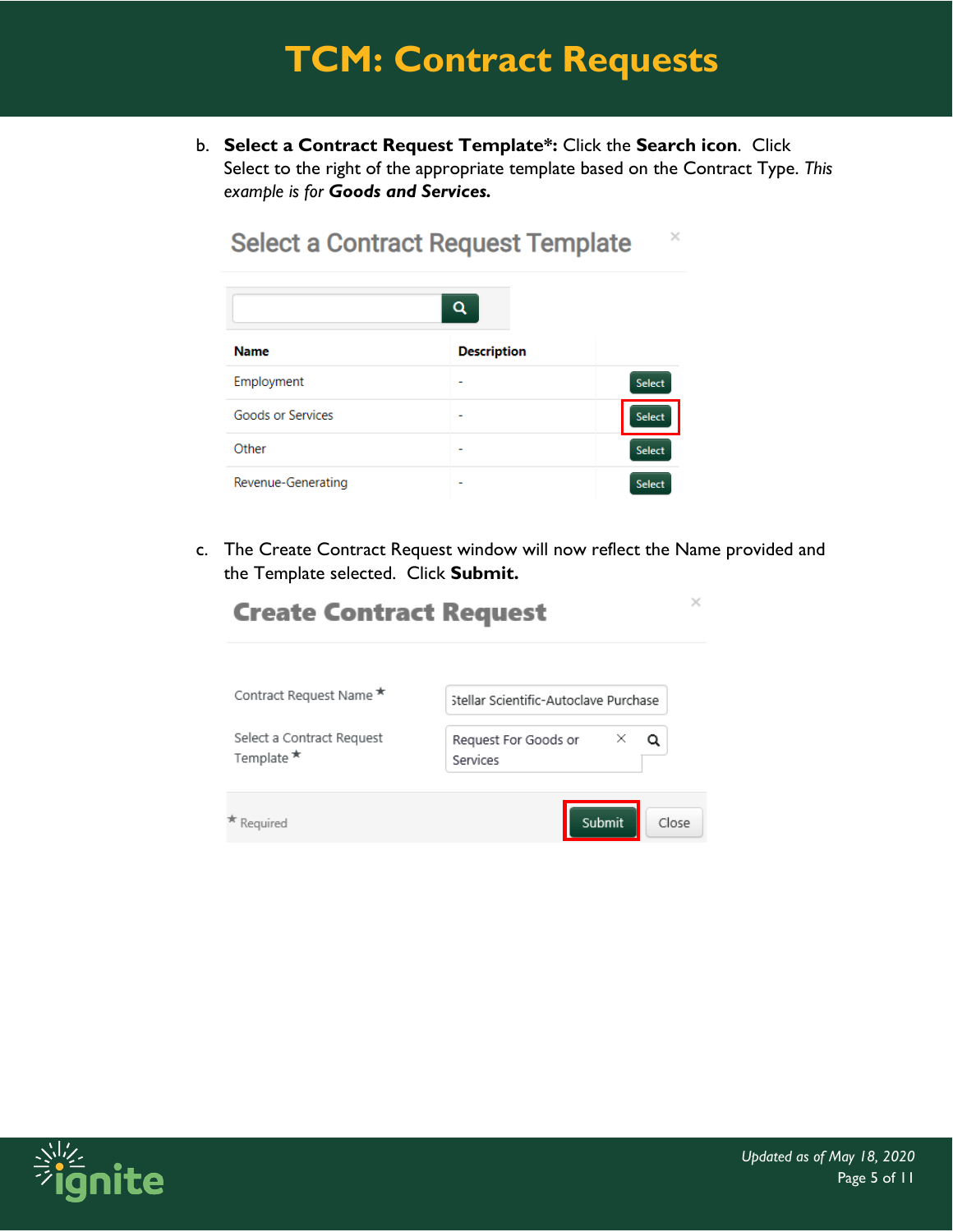2. You are now ready to begin filling in the contract request. Click the **General** tab.



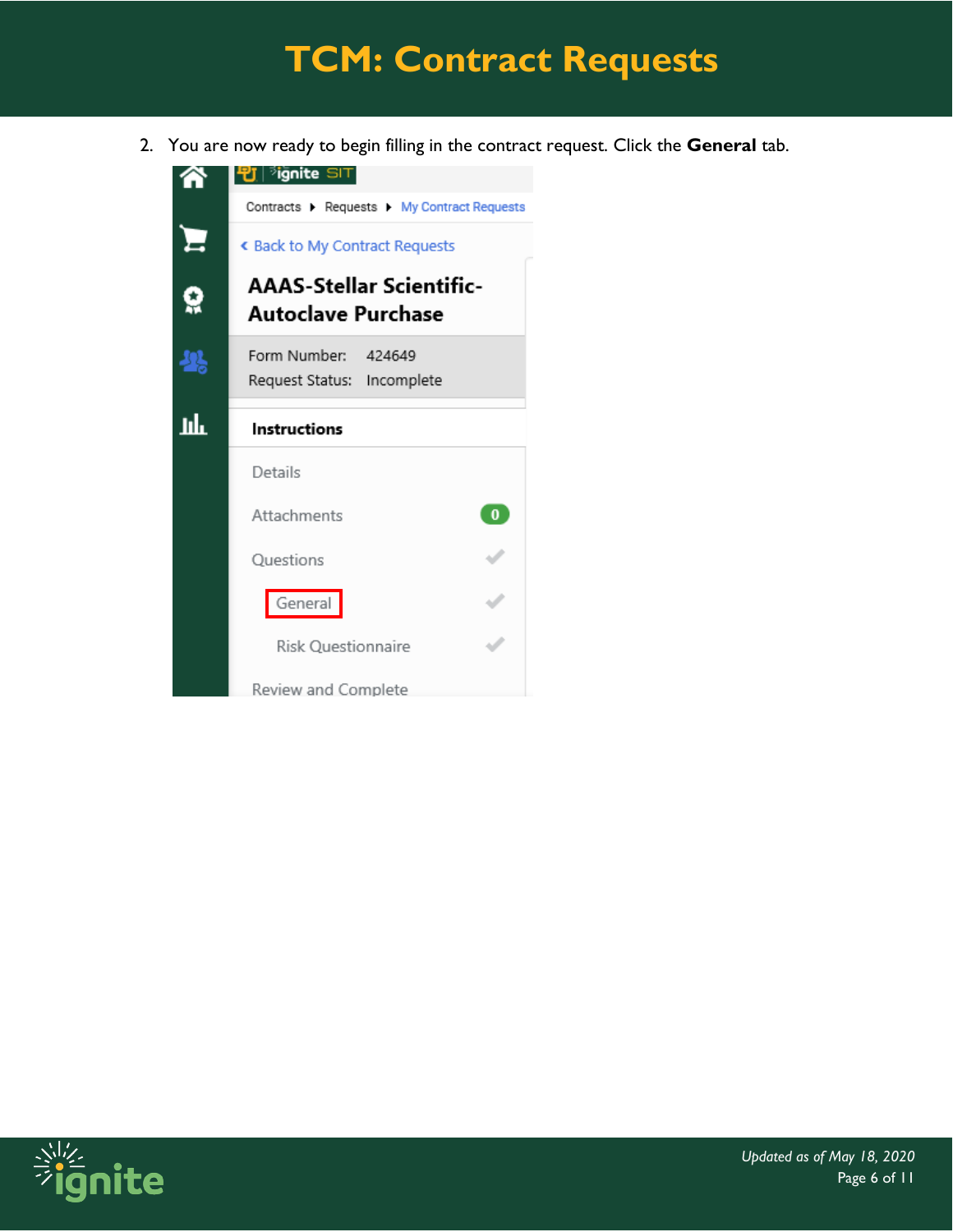- a. Populate all relevant & required fields\*.
	- i. **Second Party:** The party Baylor is contracting with if the party is a supplier, or if the contract is revenue generating, the individual or entity should be registered as a Supplier in Oracle *prior to entering the Contract Request.*
	- ii. **Second Party Contact Name & Email**
	- iii. **Second Party Signatory Name & Email\***

| Instructions                     |                                        |  |
|----------------------------------|----------------------------------------|--|
| Details                          | <b>Second Party Information</b>        |  |
| $\bullet$<br>Attachments         | Second Party @                         |  |
| <b>Questions</b>                 | Q<br>Type to filter                    |  |
| General                          | Additional Second Parties <sup>@</sup> |  |
| <b>Risk Questionnaire</b>        | Q<br>Type to filter                    |  |
| Review and Complete              |                                        |  |
| Discussion                       | Second Party Contact Name              |  |
|                                  |                                        |  |
| <b>Contract Request Workflow</b> | Second Party Contact Email Address     |  |
|                                  |                                        |  |
|                                  | Second Party Signatory Name *          |  |
|                                  |                                        |  |
|                                  | Second Party Signatory Email Address * |  |
|                                  |                                        |  |

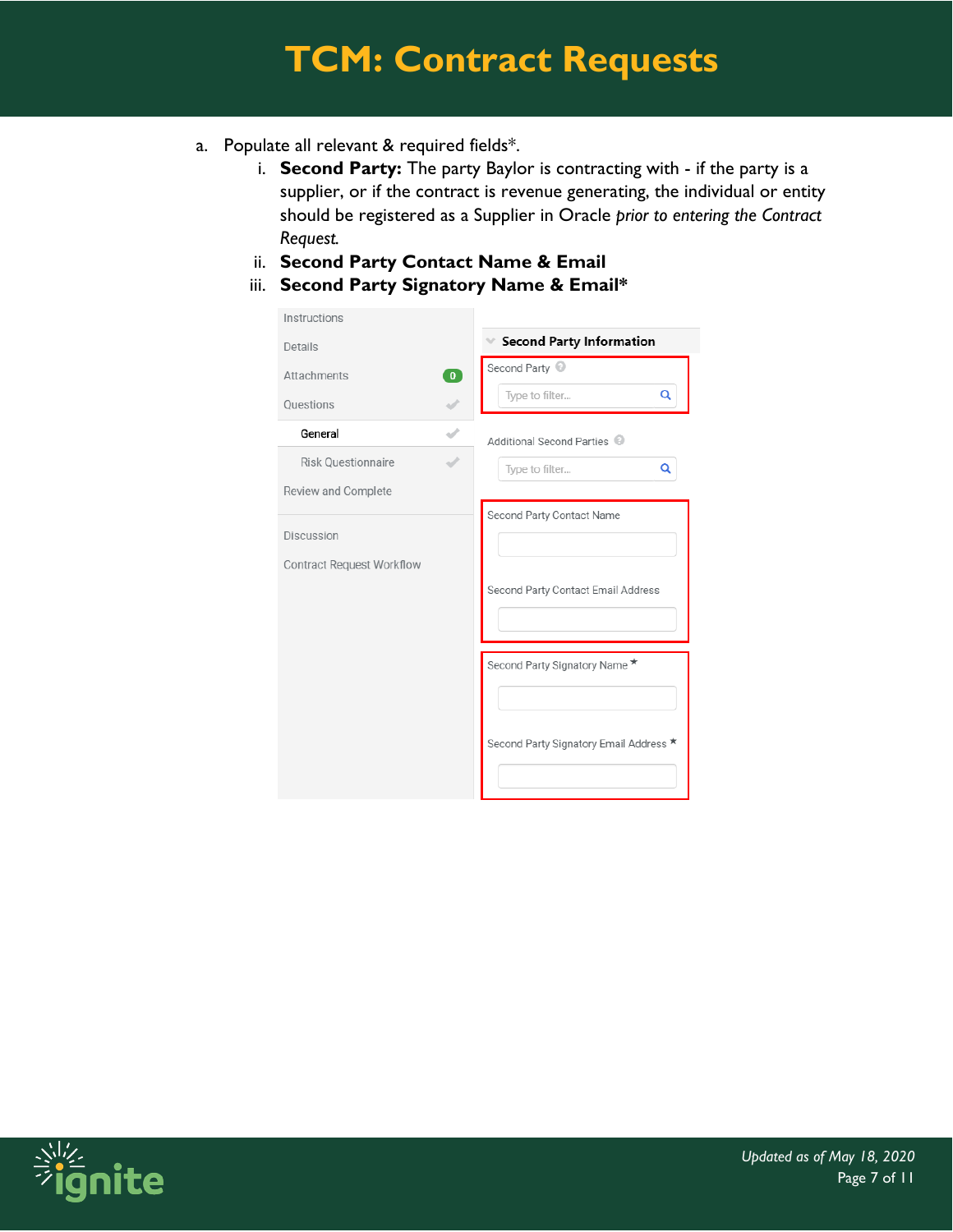- iv. **Contract Name\*:** Copy and paste the Contract Request Name into the Contract Name.
- v. **Select a Baylor Contract Template to use, if applicable. Note: it is preferable to utilize a Baylor template for contracting for goods and services\*:** See the Contract Types and Templates Guide to determine whether a Baylor template applies to your contract. If a Baylor Template is available, it is preferable to use the template instead of second party paper.

| Contract Name *                                                                                                                                                                                                                                                                                      |                                                         |
|------------------------------------------------------------------------------------------------------------------------------------------------------------------------------------------------------------------------------------------------------------------------------------------------------|---------------------------------------------------------|
| AAAS - Robert Smith - Guest Speake                                                                                                                                                                                                                                                                   |                                                         |
| Select a Baylor Contract Template to use, if applicable. Note: it is preferable to utilize a Baylor template for contracting for goods and services. $\star$                                                                                                                                         |                                                         |
| Speaker/Performer<br>۷                                                                                                                                                                                                                                                                               | Title of Presentation                                   |
| Procurement Category                                                                                                                                                                                                                                                                                 |                                                         |
| Professional Services                                                                                                                                                                                                                                                                                |                                                         |
| Work Group *<br>⊜                                                                                                                                                                                                                                                                                    | Reimbursable Expenses                                   |
| Student Life<br>×<br>Q<br>In: Baylor University                                                                                                                                                                                                                                                      | No<br>Yes                                               |
| Department                                                                                                                                                                                                                                                                                           | Approved Reimbursable Expenses                          |
| Spiritual Life                                                                                                                                                                                                                                                                                       |                                                         |
| Note: Any custom fields associated with a Baylor<br>template will populate and should be completed.<br>For example, if the Speaker/Performer Template is<br>selected, the fields for completing the<br>Speaker/Performer Template will appear and<br>should be completed (as shown below). A list of | 2000 characters remaining<br>Content and Subject Matter |
| these fields is available in the Contract Types and<br>Template Requirements Guide.<br>If Second Party Paper is used, upload the                                                                                                                                                                     | 2000 characters remaining                               |
| contract on the Attachments tab, along with<br>any supporting documentation or Certificates<br>of Insurance needed.                                                                                                                                                                                  | Event and/or Location                                   |

2000 characters remaining

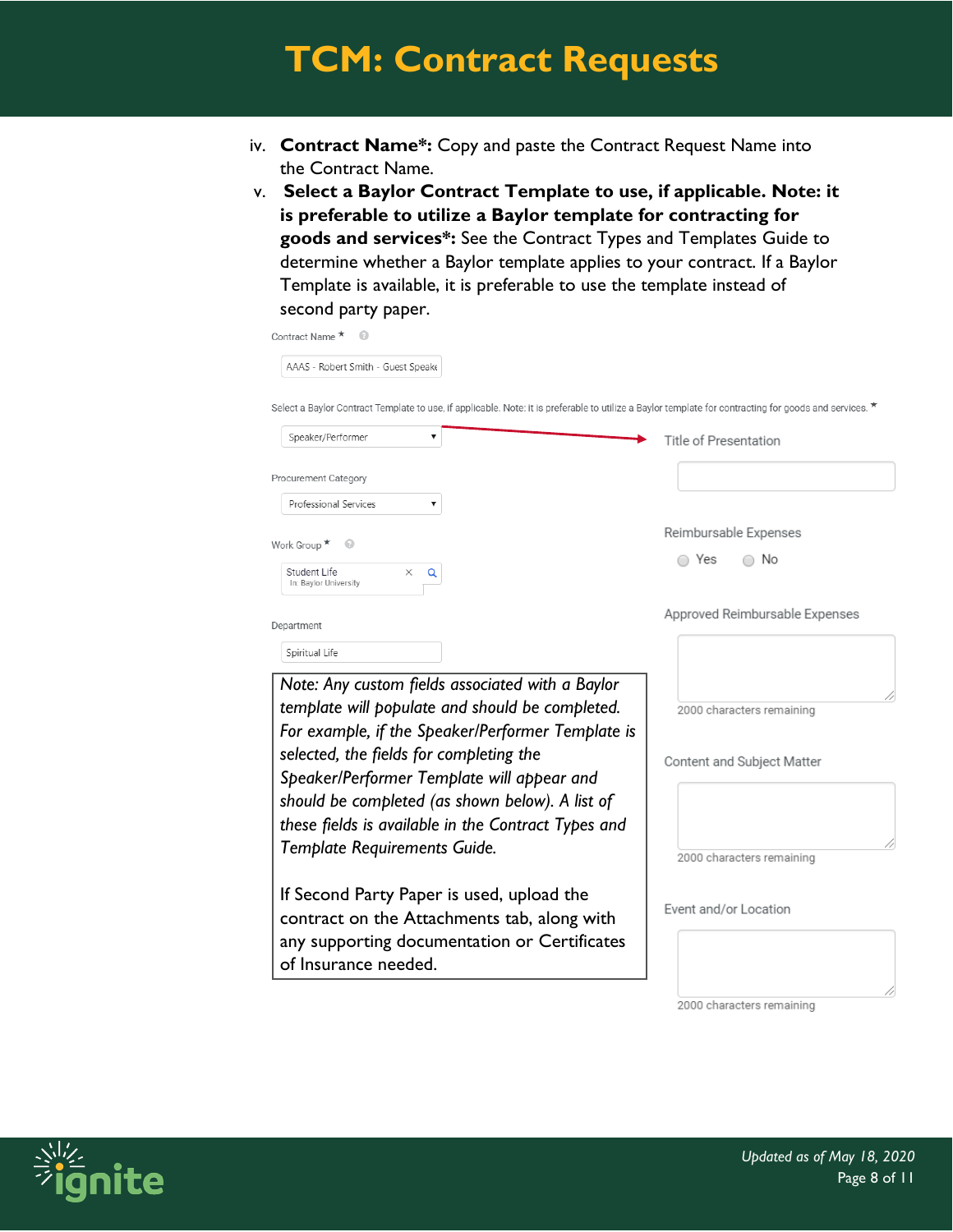- vi. **Procurement Category:** Select from the drop-down list.
- vii. **Work Group\*:** The department or division requesting the contract.
- viii. **Department Address & Contact Information**
- ix. **Contract Summary\*** click **Edit Summary** to add content.
- x. **Start Date\*:** Effective date of the contract (start of the term).
- xi. **End Date\*:** Date of Expiration (end of the term).

| Procurement Category                                   | Department Contact                               |
|--------------------------------------------------------|--------------------------------------------------|
| Professional Services<br>▼                             | Rita Smith                                       |
|                                                        | Department Contact E-mail address                |
| Work Group $\star$<br>- 0                              | baylorcontracts@gmail.com                        |
| Student Life<br>$\times$<br>Q<br>In: Baylor University | Department Phone Number<br>254-710-0000          |
| Department                                             | Contract Summary *                               |
| Spiritual Life                                         | No Text Entered<br>Edit Summary                  |
| Department Address                                     | Start Date ★<br>⋒<br>餔                           |
| 555 W Waco Dr.<br>Waco, TX 76657                       | mm/dd/yyyy<br>Update Start Date Upon Execution @ |
| 1970 characters remaining                              | End Date $\star$<br>െ                            |
|                                                        | Expires On<br>◯ No Expiration                    |

b. Click **Next** to continue, or **Save Progress** to return to the draft request at a later time.



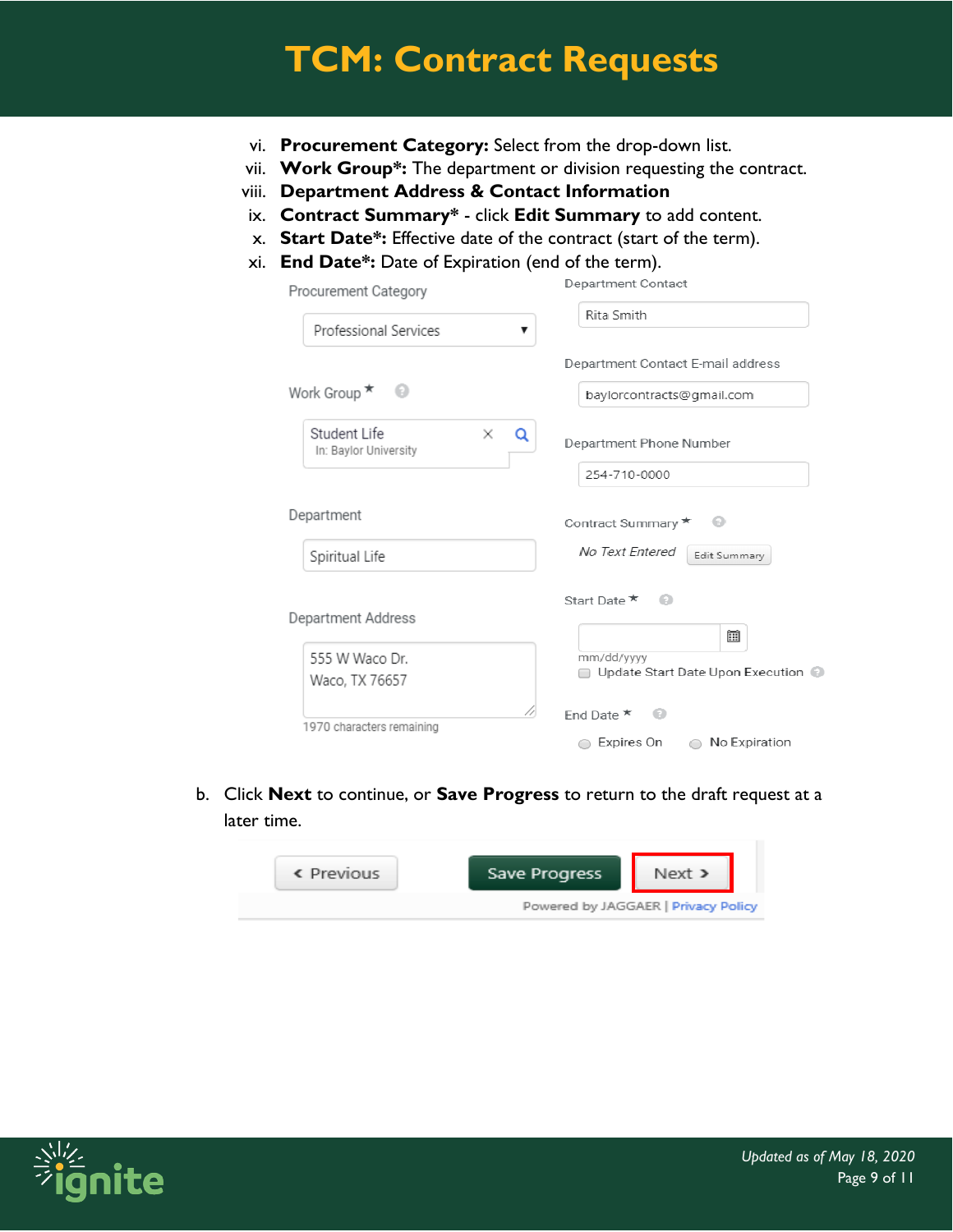- 3. Review the **Risk Questionnaire** Section and select all appropriate boxes under each Section. If no Risk issues are present, select N/A for that section.
	- a. **Campus Security and Safety\***
	- b. **Capital Equipment, Assets, and Buildings\***
	- c. **Data or Privacy Issues\***
	- d. **Environmental Health & Safety\***
	- e. **Import and Export Compliance\***
	- f. **Information Technology\***
	- g. **Insurance Requirements\***
	- h. **University Brand, Licensing, and Reporting\***

```
Questions - Risk Questionnaire
                                                                                                                   O Print Request | History | ?
\times Instructions
The Risk Questionnaire is designed to gather information about the requested contractual relationship to help Baylor departments determine the level of risk the agreement
poses to the University. Please answer the following questions to the best of your ability.
\times Risk Questionnaire
Campus Security and Safety \star \qquad \circSpecial Events or Large Gatherings on Campus 
<sub>1111</sub> Student Run Activity
                                                                     N/AVouth Protection
                                            Suppliers on Campus
Capital Equipment, Assets, and Buildings \star \quad \circledcircInstallation of Equipment on Campus III Alterations to Buildings, Walls, Fixtures
                                                                               Credit Card Processing Equipment
  ■ Lease of Goods, Equipment, or Assets ■ Purchase of Vehicle, Boat, Golf Cart, Or Trailer ■ N/A
Data or Privacy Issues ★ ©
 \Box N/ATransfer of Research Data
Environmental Health & Safety * ©
  □ Chemicals, Substances, Biohazardous Agents, Agents, or Living Organisms □ lonizing and Non-ionizing Radiation □ N/A
Import and Export Compliance \star \qquad \circledcircInformation Technology * ©
 Purchase of Software, Hardware, or Technology \qquad\Box\, Access to Baylor's Network \qquad\Box\, Security Review and Idea Form Completed \qquad\Box\, N/A
Insurance Requirements \starProfessional Services (D) On-Campus Services or Installation
University Brand, Licensing, and Reporting \star \qquad \circledcirc□ Licensing or Trademark Issues □ Mission Related Issues □ Collaborative Academic Arrangements □ N/A
```